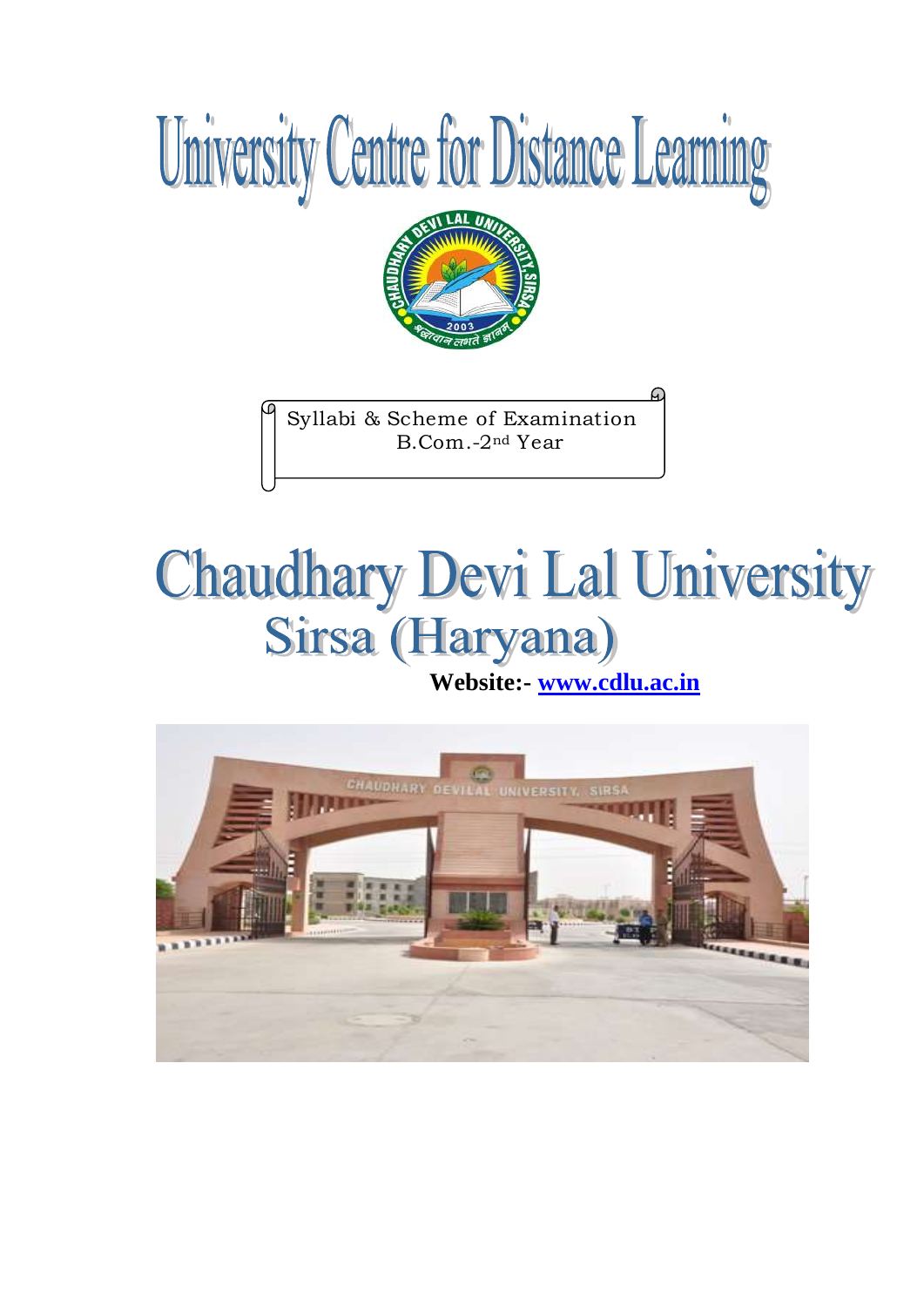## **University Centre For Distance Learning C.D.L.U. Sirsa**

# **B.Com. Second Year Syllabus and Scheme of Examination**

# **Outlines of Test**

| <b>Paper Code</b> | <b>Name of the Paper</b>              | <b>Times</b> | <b>Marks</b> |
|-------------------|---------------------------------------|--------------|--------------|
| BC11              | <b>Business Regulatory Frame work</b> | 3 Hours      | $80 + 20$    |
| <b>BC12</b>       | Corporate Accounting                  | 3 Hours      | $80 + 20$    |
| <b>BC13</b>       | Company Law & Auditing                | 3 Hours      | $80 + 20$    |
| <b>BC14</b>       | <b>Business Statistics</b>            | 3 Hours      | $80 + 20$    |
| <b>BC15</b>       | Principles of Marketing               | 3 Hours      | $80 + 20$    |
| <b>BC16</b>       | <b>Indian Financial System</b>        | 3 Hours      | $80 + 20$    |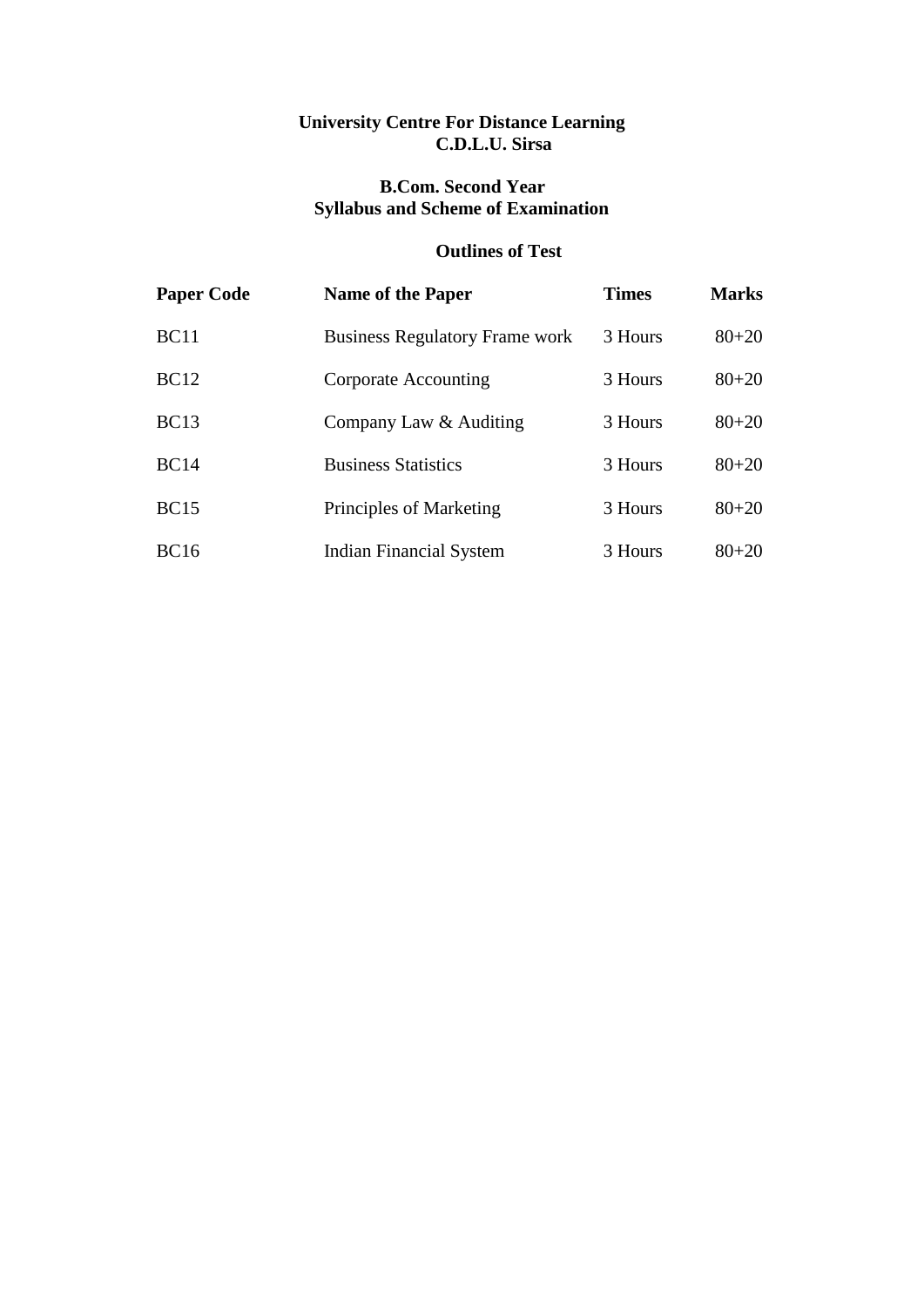# **BUSINESS REGULATORY FRAMEWORK (BC11) Max.Marks:80 Time:3 Hours**

**Note:** Ten questions shall be set in the question paper with three questions from each unit. The candidates shall be required to attempt five questions in all, selecting at least one question but not more than two from each unit.

#### **Unit-I**

Law of Contract (1872): Nature of contract ; Classification ; Offer and acceptance ; Capacity of parties of contract ; Free consent ; Consideration ; Legality of object ; Agreement declared void ; Performance of contract ; Discharge of contract, Remedies for breach of contract.

Special Contracts : Indemnity, Guarantee, Bailment and Pledge ; Agency.

## **Unit-II**

Sale of Goods Act 1930 : Formation of contracts of sale ; Goods and their classification, price; conditions, and warranties; Transfer of property in goods; Performance of the contract of sales, Unpaid seller and his rights, sale by auction; Hire purchases agreement.

#### **Unit- III**

Negotiable Instrument Act 1881: Definition of negotiable instruments; of Features; Promissory note : Bill Exchange & cheque; types of crossing: Dishonor and discharge of negotiable instruments.

The Consumer Protection Act 1986; Salient features; Definition of consumer; Grievance redressal machinery. Foreign Exchange Act 2000: Definitions and main provisions.

## **Suggested Reading** :

- 1. Desai T.R. : Indian Contract Act. Sale of Goods Act and Partnership Act. S.C. Sarkar & Sons Pvt. Ltd., Kolkata.
- 2. Khergsamwala, J.S. : The Negotiable Instrument Act. N.M. Tripathi, Mumbai.
- 3. Singh Avtar: The Principles of Mercantile Law, Eastern Book Company Lucknow.
- 4. Kuchal, M.C. : Business Law, Vikas Publishing House, New Delhi.
- 5. Kapoor,N.D. Business Law, Sultan Chang & Sons, New Delhi.
- 6. Chandha, P.R. : Business Law Galgotia, New Delhi.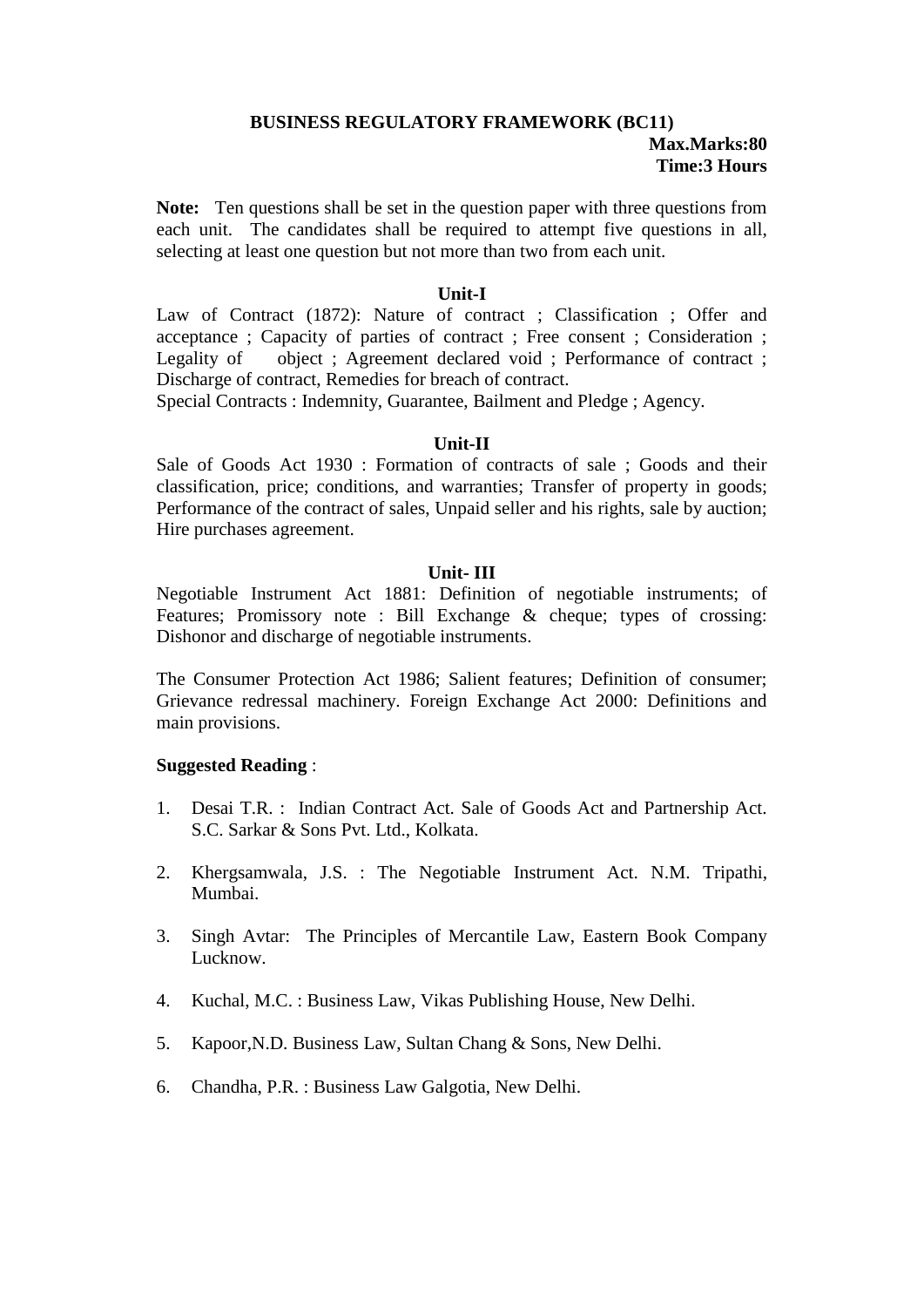## **CORPORATE ACCOUNTING (BC12)**

## **Max.Marks:80 Time:3 Hours**

**Note:** Ten questions shall be set in the question paper with three questions from each unit. The candidates shall be required to attempt five questions in all, selecting at least one question but not more than two from each unit.

## **UNIT-I**

Issue, Foreiture and Re-issue of shares: Redemption of Preference Shares; Issue and redemption of Debentures. Final accounts of companies: Excluding Computation of Managerial Remuneration; Valuation of Goodwill and Shares.

## **UNIT-II**

Accounting for Amalgamation Absorption of Companies as per Indian Accounting standard 14; Accounting for internal reconstruction; excluding reconstruction schemes consolidated Balance Sheet of Holding Companies with one Subsidiary only

## **UNIT-III**

Liquidation of companies Accounts of Banking and Insurance companies. **Suggested Reading** :

- 1. Gupta R.L. Radhaswamy M: Company Accounts; Sultan Chand and Sons New Delhi 2000.
- 2. Maheshwari, S.N. : Corporate Accounting; Vikas Publishing House, New Delhi,2000.
- 3. Monga, J.R. ; Ahuja, Girish, and Sehgal, Ashok: Financial Accounging ; Mayur Paper Back Noida,2000.
- 4. Shukla, M.C. Grewal, T.S. and Gupta S.C. : Advanced Accounts; S. Chand & Co, New Delhi 2000.
- 5. Moora, C.L. and Jaedic, R.K. : Managerial Accounting South Western Publishing Co.., Chincinnati, Ohio.1997.
- 6. Agarwala, A.N. Agarwala K.N. : Higher Science of Accountancy: Kitab Mahal, 2001.

# **COMPANY LAW AND AUDITING (BC13)**

#### **Max. Marks:80 Time: 3Hours**

**Note:** Ten questions shall be set in the question paper with three question from each unit. The candidates shall be required to attempt five questions in all, selecting at least one question but not more than two from each unit.

## **UNIT-I**

Introduction-meaning, characteristics & Types of companies, Promotion and incorporation of companies; Memorandum of association. Articles of Association, Prospectus; Borrowing powers, mortgages and charges.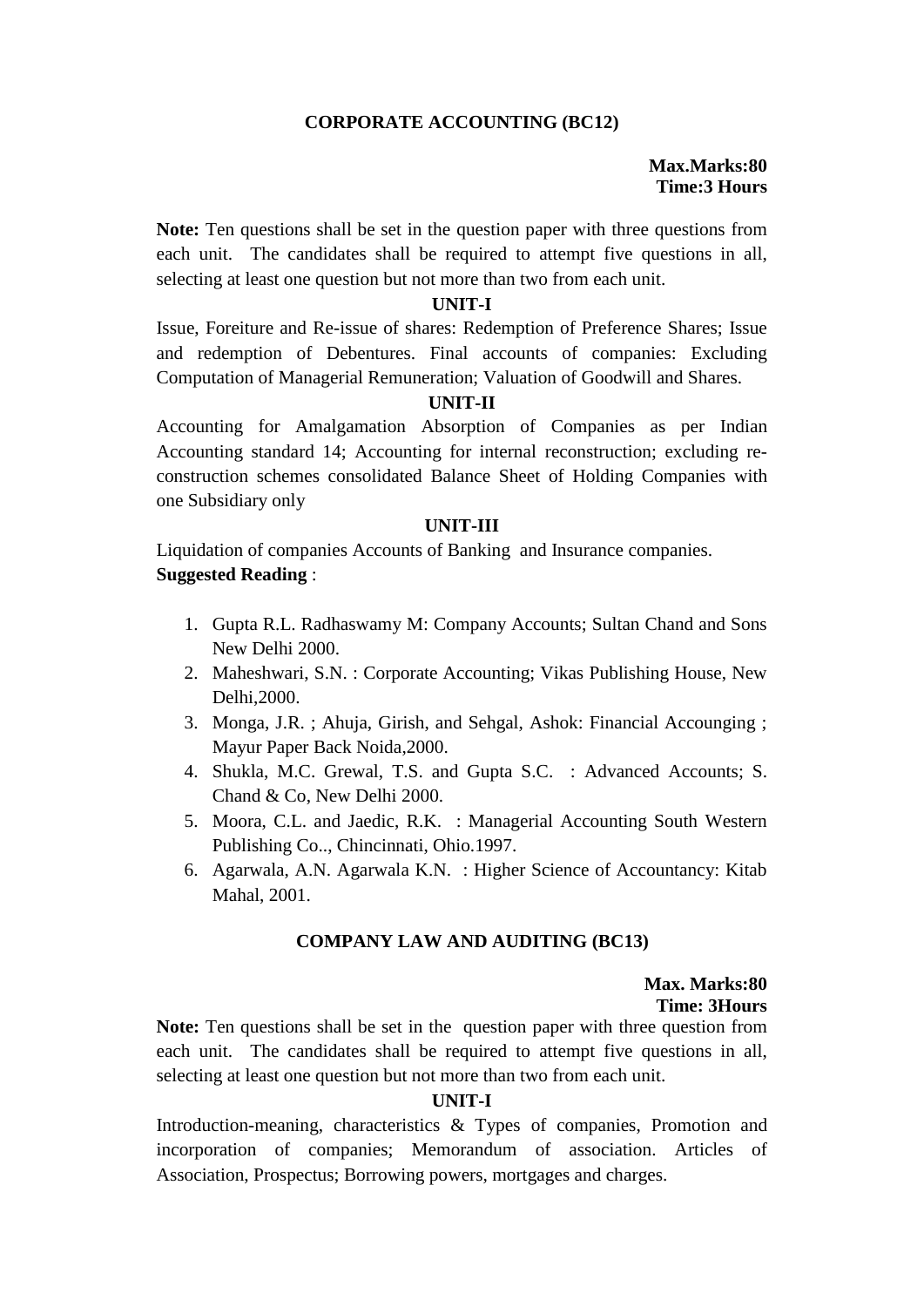#### **UNIT-II**

Directors-Appointment, powers and Legal position. Company meetings-kinds, quorum, voting, resolutions, minutes. Audit of Limited companies- Company auditor –appointment, powers, duties and liabilities, auditor report, Investigationmeaning, nature and importance.

## **UNIT-III**

Introduction: Meaning and Objectives of auditing; Types of audit; Internal audit. Audit process: audit programme; working papers and evidences; Routine checking and test checking Internal check System. Vouching; Verification of assets and liabilities.

#### **Suggested Readings:**

- 1. Gower,L.C.B.:Principles of Modern Company Law Stevens & Sons London, 2000.
- 2. Ramaiya, A.: Guide to the Companies Act; Wadhwa & Co.. Nagpur, 2000.
- 3. Singh, Avtar : Company Law: Eastern Book Co..Lucknow 2000.
- 4. Kuchal, M.C. Modern Indian Company Law, Shri Mahavir Books, Noida 2000
- 5. Kapoor, N.D. : Company Law- Incorporating the Provision of the companies Amendment Act.2000; Sultan Chand & Sons, New Delhi,2000.
- 6. Gupta, Kamal : Contemporary Auditing; Tata McGraw Hill, New Delhi.
- 7. Tandon B.N. : Principles of Auditing; S. Chand and Co., New Delhi.

## **BUSINESS STATISTICS (BC14)**

# **Max. Marks: 80 Time: 3 Hours**

**Note:** Ten questions shall be set in the question paper with three question from each unit. The candidates shall be required to attempt five questions in all, selecting at least one question but not more than two from each unit.

#### **UNIT-I**

Introduction: Statistics as a subjects; Statistical Data Meaning and types, Collection and Rounding of data Classification and Presentation of data.

Analysis of Univariate Data: Construction of frequency distribution, concept of central tendency and dispersion and their measures; Skewness and measures, Kunrosis and measures. Analysis of Bivariage Data: Linear regression and correlation.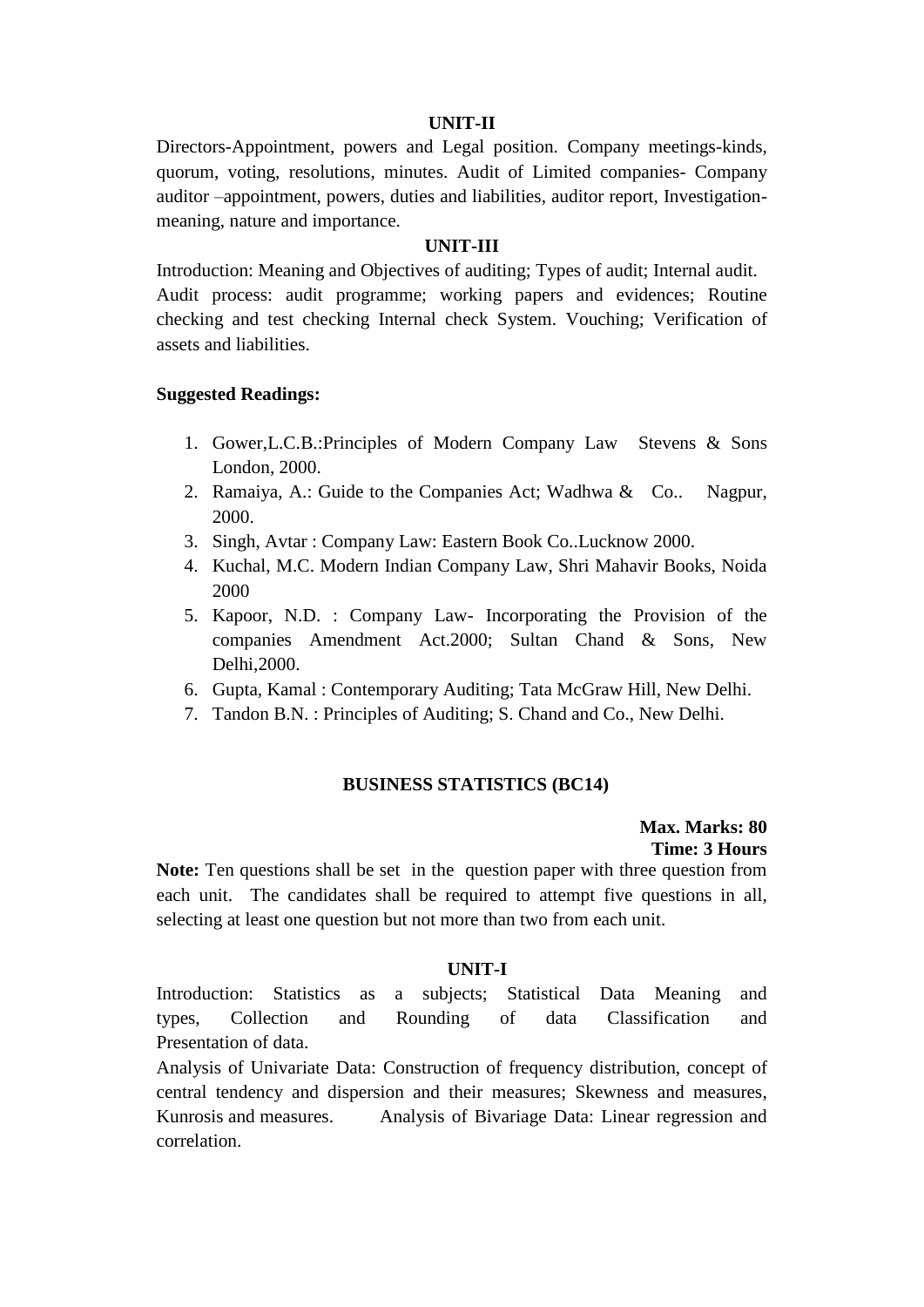#### **UNIT-II**

Index Numbers Meaning types and uses ; Methods of constructing price and quantity indices( simple and aggregate); Tests of adequacy chain-base index numbers; Base shifting, splicing, and deflating; Problems in constructing index numbers; Consumer price index. Analysis of Times Series; Causes of Variation in time series data; Components of a time series; Decomposition additive and multiplicative models; determination of trend-Moving averages; method of least squares( Including linear second degree, parabolic, and exponential trends); Computation of seasonal-indices by sample average, ratio-to-trend, ration to moving average and link relative methods.

#### **UNIT-III**

Theory of Probability : Probability as a concept; approaches to defining probability; addition and multiplication laws of probability ; Conditional probability; Bayes' Theorem. Probability distributions : Probability distribution as a concept; Binomial, poisson, and Normal distributions their properties and parameters.

## **Suggested Readings:**

- 1 Hooda,R.P. : Introduction to Statistics, Macmillan, New Delhi, 2002.
- 2 Hooda, R.P.: Statistics for Business and Economics, Macmillan, New Delhi,1999.
- 3 Ya-Lin Chau.: Statistical Analysis with Business and Economics: Applications, Holt, Reinhart & Winster, 1997.
- 4 Lewin and Rubin : Statistics for Management Prentice-Hall of India, New Delhi, 2000.
- 5 Sancheti,D.C. and Kapoor, V.K. : Statistics ( Theory, Methods & Application) Sultan Chand & Sons, New Delhi,2000.
- 6 Hoel & Jassen : Basic Statistics for Business and Economics, John Wiley and Sons, New York,1992.

#### **PRINCIPLES OF MARKETING (BC15)**

## **Max. Marks : 80 Time : 3 Hours**

**Note:** Ten questions shall be set in the question paper with three question from each unit. The candidates shall be required to attempt five questions in all, selecting at least one question but not more than two from each unit.

#### **UNIT-I**

Introduction : Nature and scope of marketing, Importance of marketing as a business function and in economy; Marketing concepts traditional and modern; Selling vs. Marketing mix. Marketing environment.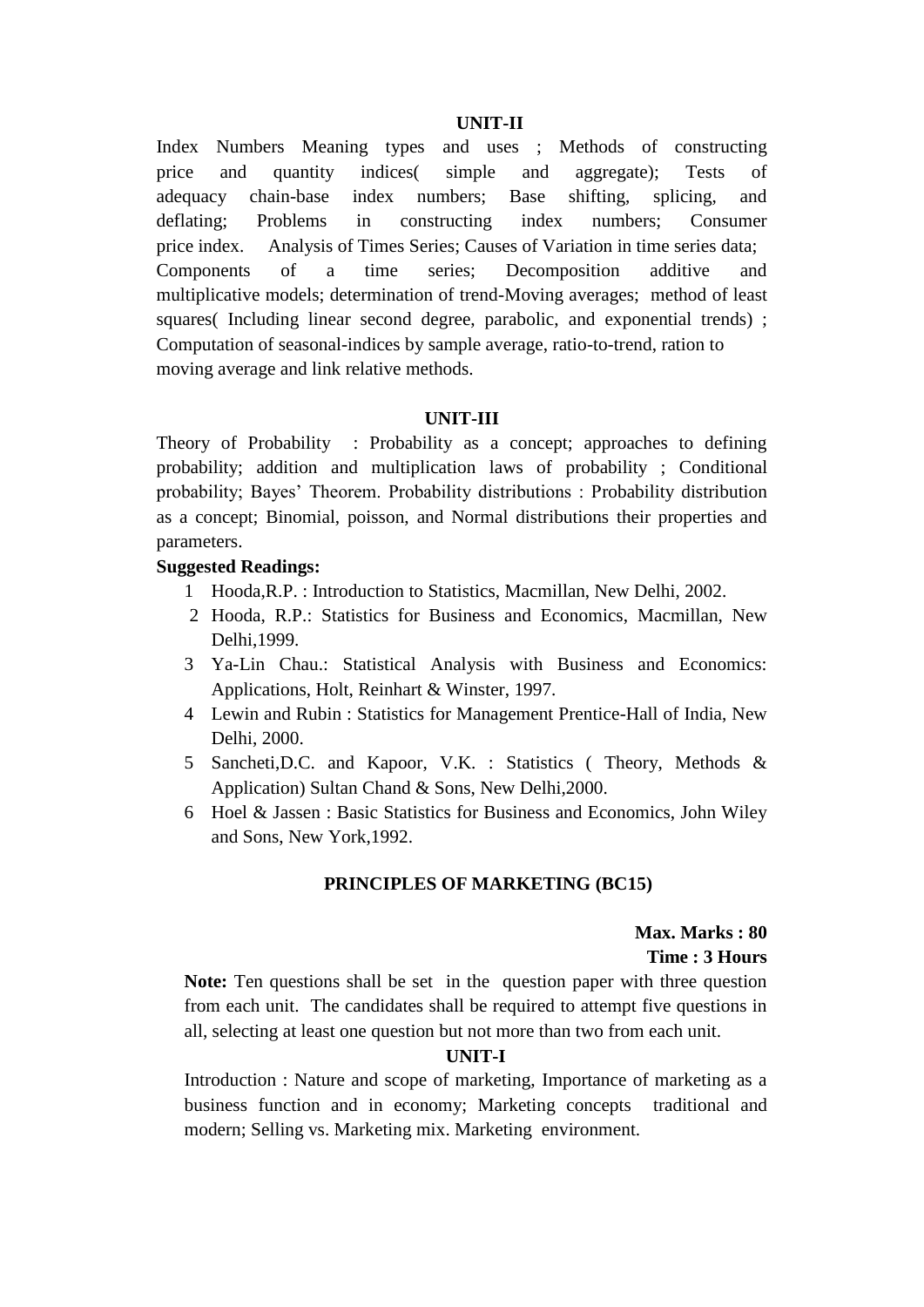Consumer Behavior and Market Segmentation: Nature, scope, and significance of consumer behavior; Market segmentation concept and Importance's, Bases for market segmentation.

### **UNIT-II**

Product: Concept of product, consumer and industrial goods; Product planning and development; Packaging-role and function; Brand name and trade mark; after-sales services; Product life cycle concept.

Price : Importance of price in the marketing mix. Factors affecting price of a product/service; Discounts and rebates.

#### **UNIT-III**

Distribution channels and Physical Distribution: Distribution channels concept and role; Types of distribution channels; Factors affecting choice of a distribution channel; Retailer and wholesaler; Physical distribution of goods; transportation; Warehousing. Inventory control; Order processing.

Promotion: Methods of promotion; Optimum Promotion Mix. Advertising Media, Their relative merits and limitations, characteristics of an effective advertisement, Personal selling, publicity; Sales promotion and public relations.

#### **Suggested Readings:**

- 1. Kotler Phillip: Marketing Management; Prentice-Hall of India, New Delhi 1986.
- 2. Pride, Willian M. and Ferrel. O.C.: Marketing; Houghton, Mifflin, Boston.
- 3. Stantan, W.J. Etzel Michael J. and Walker Bruce J.., Fundamentals of Marketing, McGraw-Hill, New York.

## **INDIAN FINACIAL SYSTEM (BC16)**

**Max. Marks: 80 Time: 3 Hours**

**Note:** Ten questions shall be set in the question paper with three questions from each unit. The candidates shall be required to attempt five questions in all, selecting at least one question but not more than two from each unit.

### **UNIT-I**

Money: Functions theories and money supply in India. Finance: sources and role of finance in Economic development, Indian Financial system : Components, financial intermediaries, capital and money markets and their instruments. Methods for Note issues in India.